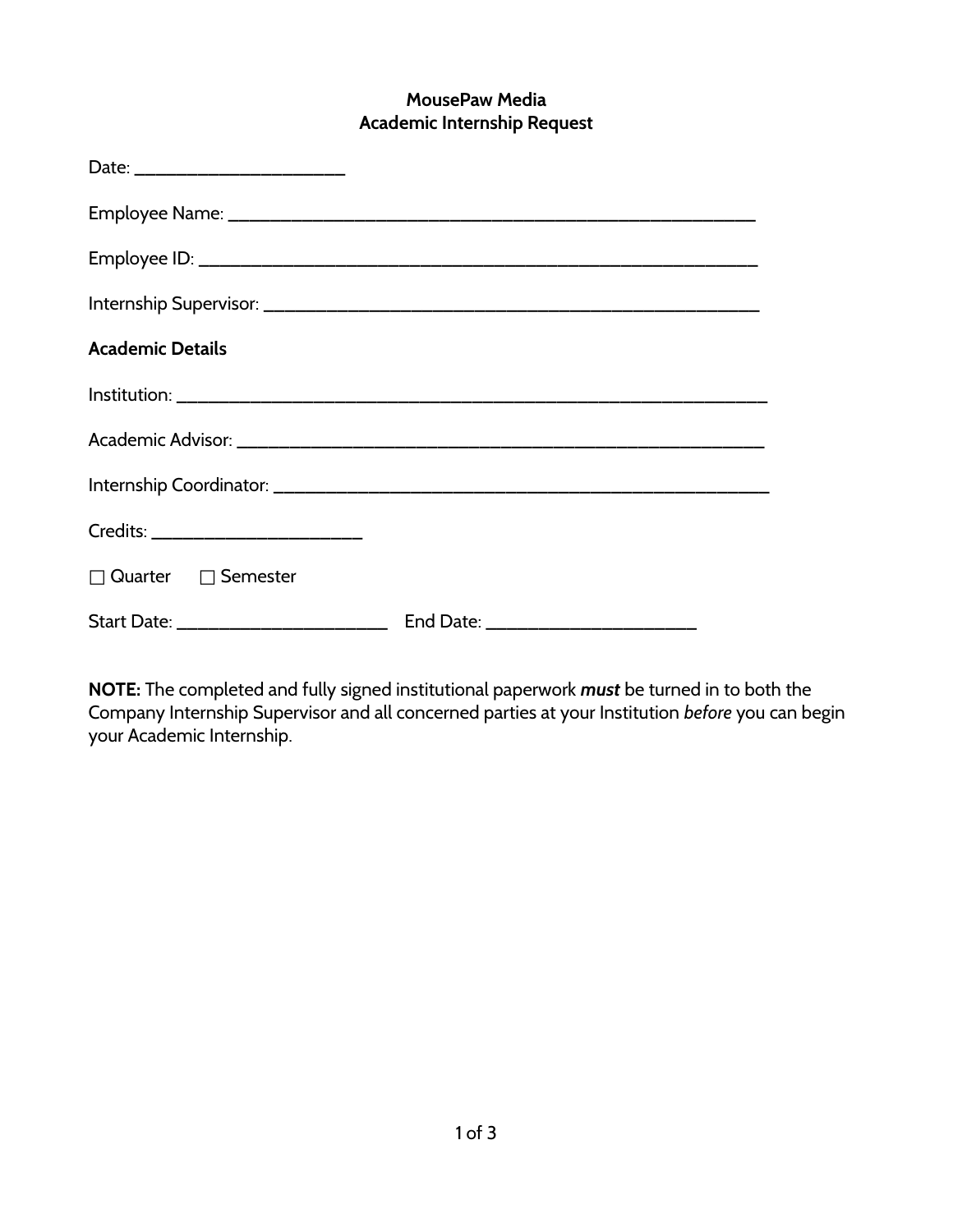## **MousePaw Media Academic Internship Request**

## **NOTE: The academic internship cannot begin until this form AND all institutional paperwork are completed, signed, and turned in to the Company Internship Supervisor.**

#### **STUDENT/EMPLOYEE**

By signing this form, you, the employee, confirm that you understand and agree to the following terms of the academic internship.

During the approved time period, you will be compensated solely in academic credit at your institution of enrollment. You must comply with both institutional and company policies regarding your academic internship; in situations where policies conflict, your company internship supervisor should be consulted. Once this form has been signed by all parties, no other compensation, including equity, will be provided to you by the company for any work completed between the Start Date and End Date indicated on this form; this cannot be canceled or retroactively amended.

Failure to complete learning goals, comply with policies, or otherwise fulfill the requirements of the academic internship WILL result in a failing grade. Neither your institution nor MousePaw Media are obligated to award a passing grade, nor an opportunity to repeat the Academic Internship.

Employee Signature **Employee Signature**  $\blacksquare$ 

## **COMPANY INTERNSHIP SUPERVISOR (COMPANY STAFF)**

By signing below, you, the company internship supervisor, are signifying receipt and approval of this form AND all institutionally-required paperwork for the academic internship. Your signature is required before the student's Academic Internship can begin.

Please provide your phone number and email address, so that you may be contacted by institutional faculty if necessary.

Internship Supervisor Signature **Date** Date **Date** 

Phone: \_\_\_\_\_\_\_\_\_\_\_\_\_\_\_\_\_\_\_\_\_\_\_\_\_\_\_\_\_\_\_\_\_\_\_\_\_\_\_\_\_\_\_\_\_

Email: \_\_\_\_\_\_\_\_\_\_\_\_\_\_\_\_\_\_\_\_\_\_\_\_\_\_\_\_\_\_\_\_\_\_\_\_\_\_\_\_\_\_\_\_\_\_